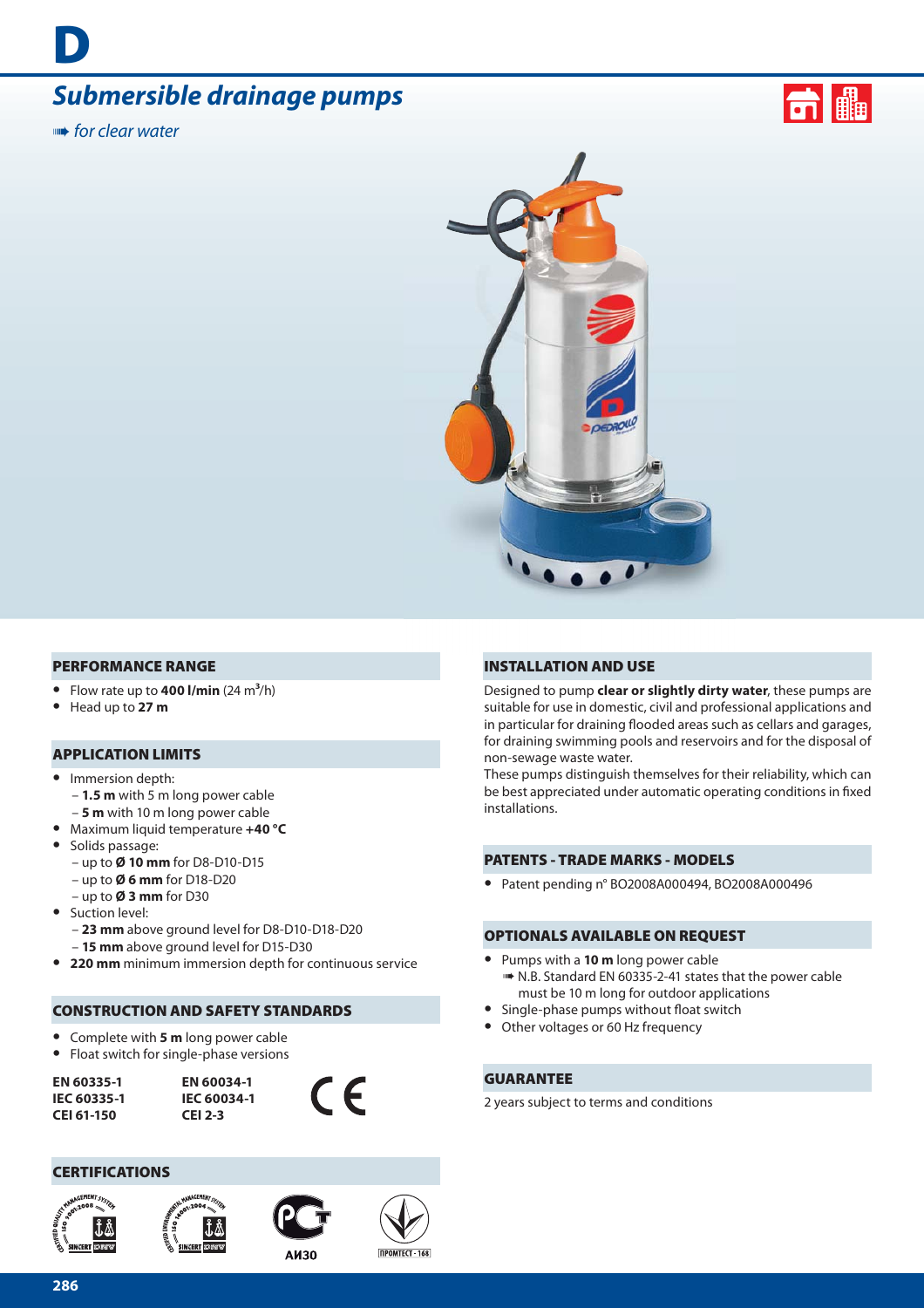



| <b>MODEL</b><br><b>POWER</b> |                 |      | $m^3/h$   |                 | 1.5      | 3.0  | 4.5  | 6.0  | 7.5  | 9.0  | 10.5 | 12.0 | 13.5 | 15.0 | 16.5 | 18.0 |     | $19.5$   21.0 | 24.0 |                |
|------------------------------|-----------------|------|-----------|-----------------|----------|------|------|------|------|------|------|------|------|------|------|------|-----|---------------|------|----------------|
| Single-phase                 | Three-phase     | kW   | <b>HP</b> | Ο<br>l/min      | $\bf{0}$ | 25   | 50   | 75   | 100  | 125  | 150  | 175  | 200  | 225  | 250  | 275  | 300 | 325           | 350  | 400            |
| Dm8                          |                 | 0.55 | 0.75      | <b>H</b> metres | 12       | 11.5 | 11   | 10.5 | 9.8  | 9    | 8.2  | 7.2  | 6    | 4.8  | 3.5  | 2    |     |               |      |                |
| <b>Dm 10</b>                 | D 10            | 0.75 |           |                 | 15       | 14.5 | 14   | 13.2 | 12.5 | 11.8 | 11   | 10   | 9    | 8    | 6.8  | 5.4  | 3.5 |               |      |                |
| <b>Dm 15</b>                 | D <sub>15</sub> | 1.1  | 1.5       |                 | 23       | 22   | 21.5 | 20.5 | 20   | 19   | 18   | 17   | 16   | 15   | 13.5 | 12   | 11  | 9             | 7.5  | $\overline{4}$ |
| <b>Dm 18</b>                 |                 | 0.55 | 0.75      |                 |          | 16.5 | 15   | 13.5 | 12   | 10.7 | 9    | 7.7  |      |      |      |      |     |               |      |                |
| <b>Dm 20</b>                 | <b>D20</b>      | 0.75 |           |                 | 21       | 20   | 19   | 17.5 | 16   | 15   | 13.5 | 12   | 10   |      |      |      |     |               |      |                |
| <b>Dm 30</b>                 | <b>D30</b>      | 1.1  | 1.5       |                 | 27       | 26   | 25   | 23.5 | 22   | 21   | 19.5 | 18   | 16   | 14.5 | 13   | 11.5 | 10  |               |      |                |

**Q** = Flow rate **H** = Total manometric head **Tolerance of characteristic curves** in compliance with EN ISO 9906 App. A.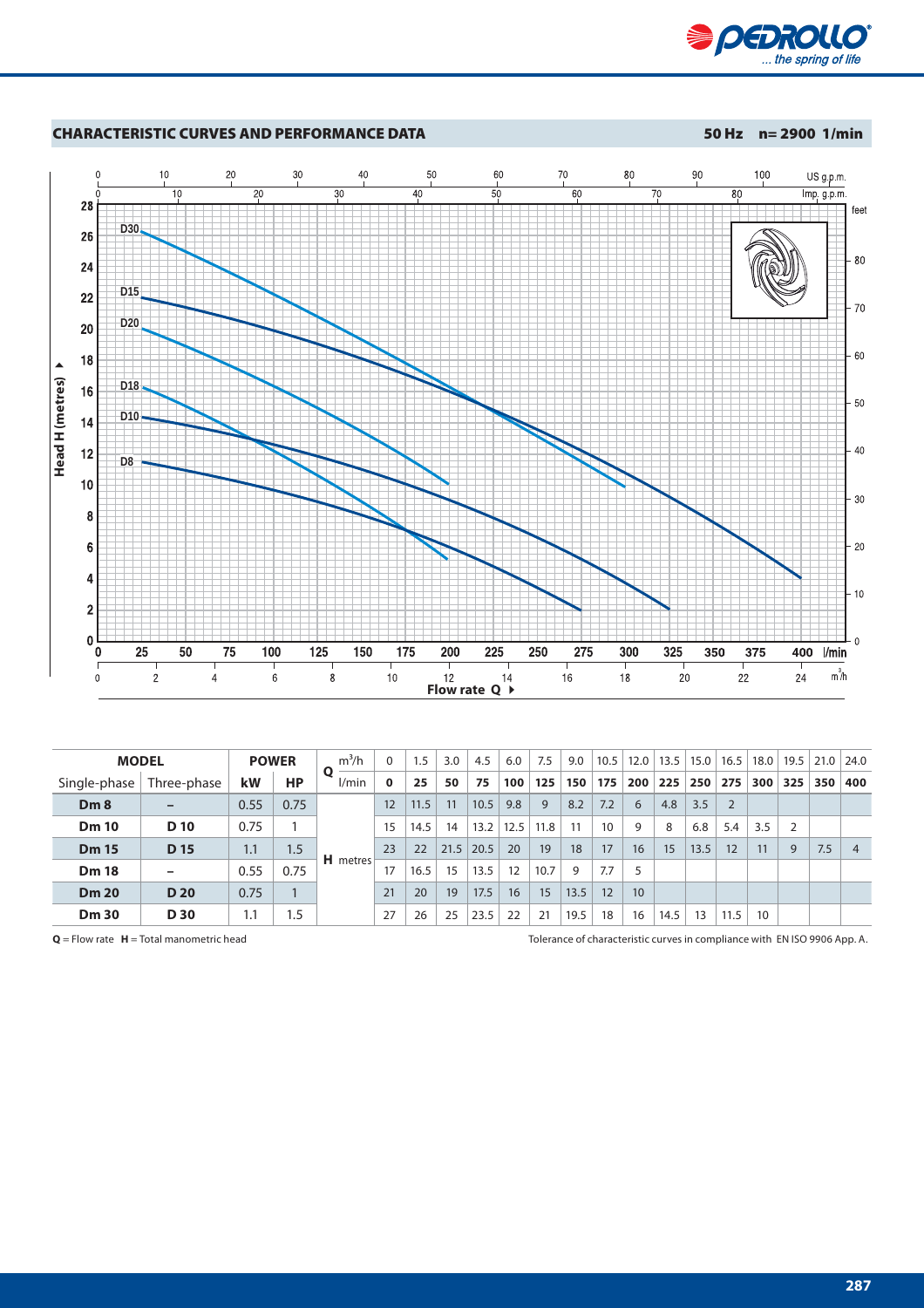|                | <b>POS. COMPONENT</b>                                                              |                 |                                                          | <b>CONSTRUCTION CHARACTERISTICS</b>                        |           |  |  |  |  |  |  |
|----------------|------------------------------------------------------------------------------------|-----------------|----------------------------------------------------------|------------------------------------------------------------|-----------|--|--|--|--|--|--|
| 1              | <b>PUMP BODY</b>                                                                   |                 |                                                          | Cast iron, with threaded port in compliance with ISO 228/1 |           |  |  |  |  |  |  |
| $\overline{2}$ | <b>SUCTION FILTER</b>                                                              |                 |                                                          | Stainless steel AISI 304 (with mesh filter for D30)        |           |  |  |  |  |  |  |
| 3              | <b>SUCTION PLATE</b>                                                               |                 |                                                          | Stainless steel AISI 304                                   |           |  |  |  |  |  |  |
| 4              | <b>IMPELLER</b>                                                                    |                 |                                                          | Technopolymer open type (closed for D30)                   |           |  |  |  |  |  |  |
| 5              | <b>MOTOR CASING</b>                                                                |                 |                                                          | Stainless steel AISI 304                                   |           |  |  |  |  |  |  |
| 6              | <b>MOTOR CASING PLATE</b>                                                          |                 |                                                          | Stainless steel AISI 304                                   |           |  |  |  |  |  |  |
| 7              | <b>MOTOR SHAFT</b>                                                                 |                 | Stainless steel EN 10088-3 - 1.4104                      |                                                            |           |  |  |  |  |  |  |
| 8              | <b>SHAFT WITH DOUBLE SEAL AND OIL CHAMBER</b>                                      |                 |                                                          |                                                            |           |  |  |  |  |  |  |
|                | <b>Seal</b>                                                                        | <b>Shaft</b>    |                                                          | <b>Materials</b>                                           |           |  |  |  |  |  |  |
|                | Model                                                                              | <b>Diameter</b> | Stationary ring                                          | Rotational ring                                            | Elastomer |  |  |  |  |  |  |
|                | Silicon carbide<br><b>MG1-14 SIC</b><br>$\emptyset$ 14 mm<br>Ceramic<br><b>NBR</b> |                 |                                                          |                                                            |           |  |  |  |  |  |  |
| 9              | <b>LIP SEAL</b>                                                                    |                 | Ø 15 x Ø 24 x H 5 mm (Ø 16 x Ø 24 x H 5 mm for D15, D30) |                                                            |           |  |  |  |  |  |  |
| 10             | <b>BEARINGS</b>                                                                    |                 | 6203 ZZ / 6203 ZZ                                        |                                                            |           |  |  |  |  |  |  |

#### **11 CAPACITOR**

| Pump                                                          | <b>Capacitance</b> |              |
|---------------------------------------------------------------|--------------------|--------------|
| Single-phase                                                  | (230 V or 240 V)   | (110 V)      |
| D <sub>m</sub> 8<br><b>Dm10</b><br><b>Dm18</b><br><b>Dm20</b> | 20 µF 450 VL       | 30 µF 250 VL |
| <b>Dm15</b><br><b>Dm30</b>                                    | 25 µF 450 VL       |              |

# **12 ELECTRIC MOTOR**

- Single-phase 230 V 50 Hz
	- with thermal overload protector built-in to the winding
- Three-phase 400 V 50 Hz
- Insulation: F class
- Protection: IP 68

### **13 POWER CABLE**

**5 metre** long "H07 RN-F" cable (with Schuko plug on single-phase versions only)

# **14 FLOAT SWITCH**

(only for single-phase versions)